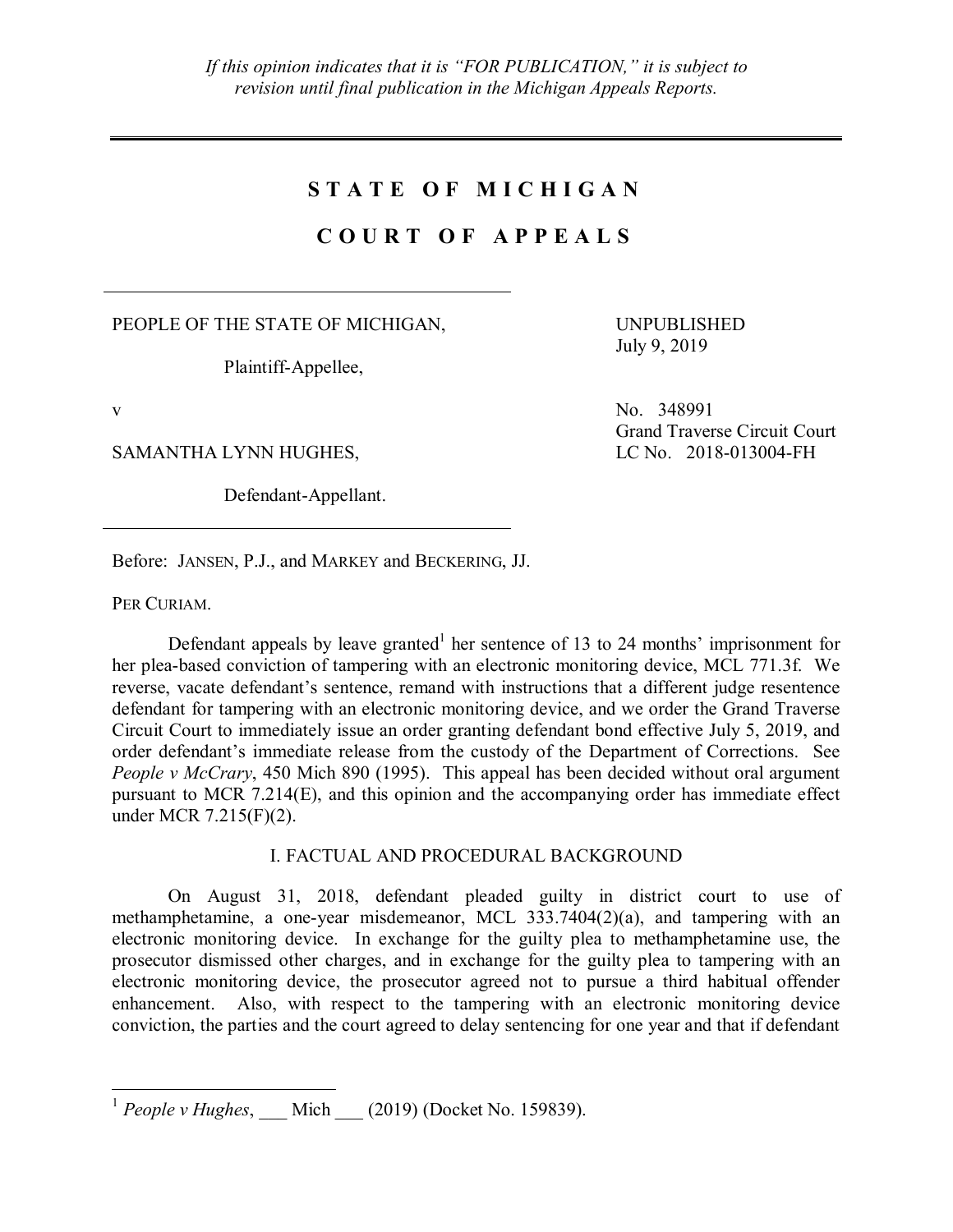successfully completed the first year of a three-year term of probation, the charge would be reduced to an attempt charge, which would make it a one-year misdemeanor.

On November 20, 2018, defendant pleaded guilty in district court to violating the terms of her probation. Defense counsel revealed at this hearing that defendant was pregnant. The district court discharged defendant from probation and bound the case over to circuit court, given that the tampering with an electronic monitoring device conviction was a felony.

On December 14, 2018, a sentencing hearing was held in circuit court. The circuit court noted that defendant was pregnant, and defendant revealed that her due date was July 9, 2019. Upon learning this information, the circuit court stated:

One of the issues we need to discuss is my concern, I'll express this so you can be thinking of it, she has a history of methamphetamine use, cocaine use, and with an unborn child if she were to get out prior to delivery her child could very easily be damaged if she were to relapse into serious drug use, that's the concern as to how we're going to deal with that.

Defense counsel addressed the circuit court's concern about defendant's pregnancy, noting that defendant has two minor children and that she did not use any controlled substances during her earlier pregnancies, and defendant had indicated she would not use drugs during this pregnancy. Defendant told the court, "I would never jeopardize my children or baby due to any drugs."

However, in sentencing defendant, the circuit court stated:

The problem I have got, even if I give her a year in jail, ten months, she's got almost five months in, she gets out a month or so before the baby is born and now she relapses into drug use it becomes extremely serious. Thinking about [defendant] versus the unborn child I think I know whose side I'm on.

\* \* \*

The defendant is here for tampering with an electronic monitoring device. She has 16 misdemeanors, some of them are regulatory misdemeanors and aren't too serious, but a collection of drug use and so forth.

What happened was she was on community corrections with some serious misdemeanors and she was misbehaving in community corrections, tested positive with cocaine, and when confronted by the community corrections officer, departed the District Court building and on the way leaving there, I think being driven by her mother, if I recall, right, I think so, she cut off her tether that she was wearing in connection with community corrections, and disappeared. A warrant was issued, and a month or so later she was finally – possession was reacquired. In the meantime she was involved in methamphetamine use, which is reflected in items 13 and 15, she was on District Court probation, and after cutting her tether off was charged with possession of methamphetamine and other charges and pled guilty to use. So, we have use of cocaine and we have use of methamphetamine.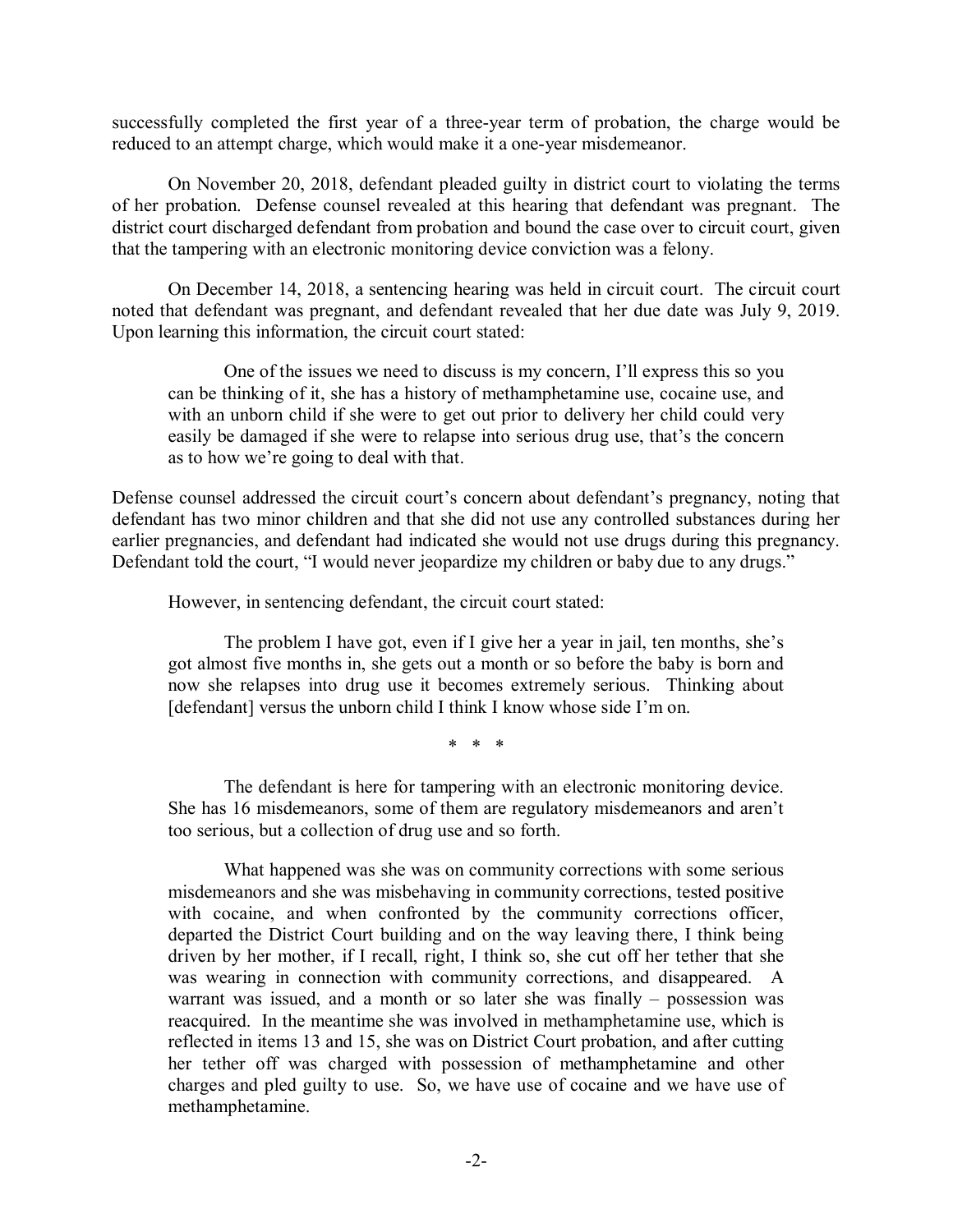Now, we find that after being arrested she's now it turns out to be in the early stages of pregnancy, and due date is said to be July 9. She's got 143 days credit. Even if I give her a year in jail, she will be released, let's see here, late April/early May, so we have a month and a half, two months probably, of time out frogging around before she delivers the child, and now we have the risk of exposing the child to drugs, which is not a moral problem so much as actual physical damage. We all the time encounter people I'm sentencing who have fetal alcohol syndrome or damaged In utero by drug use, it happens all the time, it's a life long disability and we cannot take that risk, and a year in jail won't even do it.

So I'm going to do what's necessary to protect the child and sentence the defendant to the Department of Corrections for no less than 13 months, no more than 24 months. Credit for 143 days time served. That will get her out probably a month after she delivers the child, that sounds just about right to me, and that will give us a healthy baby hopefully, and not just us but give [defendant] and her family a healthy baby to work with and for all society, so that's what we're doing.

On May 20, 2019, defendant filed a delayed application for leave to appeal. On June 20, 2019, this Court denied the delayed application for lack of merit in the grounds presented. *People v Hughes*, unpublished order of the Court of Appeals, entered June 20, 2019 (Docket No. 348991). In a lengthy dissenting statement, Judge Gleicher indicated that she would "grant the application, vacate defendant's sentence, and remand for resentencing before a different judge." *Id*. (GLEICHER, J., dissenting). Judge Gleicher stated that the circuit court had "departed from the guidelines solely because of [defendant's] pregnancy and the [circuit] court's intent to 'protect' [defendant's] fetus from possible drug use." After quoting extensively from the circuit court's comments at sentencing, Judge Gleicher reasoned:

The [circuit] court's decision to impose a prison sentence was not tethered to any of the sentencing guidelines or any principles of proportionality, and for that reason alone was improper. Further, [the circuit court] sentenced [defendant] to prison to protect [defendant's] fetus, despite having no evidence whatsoever that [defendant] was likely to subject the fetus to harm.

The sentence imposed also implicates Constitutional issues including [defendant's] right to privacy, and in my view constitutes discrimination based on [defendant's] pregnancy status. Those questions need not be explored, however, as the sentence imposed clearly contravenes the most basic precepts of sentencing. Rather than address the seriousness of the crimes [defendant] committed or [defendant's] background, the [circuit] court fashioned a sentence based solely on her pregnancy. This was error, and merits either expedited review or the prompt vacation of [defendant's] sentence. [*Id*.]

On June 26, 2019, defendant filed an application for leave to appeal in our Supreme Court. Two days later, our Supreme Court entered an order remanding the case to this Court for consideration as on leave granted and directing this Court to decide the case on an expedited basis. *People v Hughes*, \_\_\_ Mich \_\_\_ (2019) (Docket No. 159839).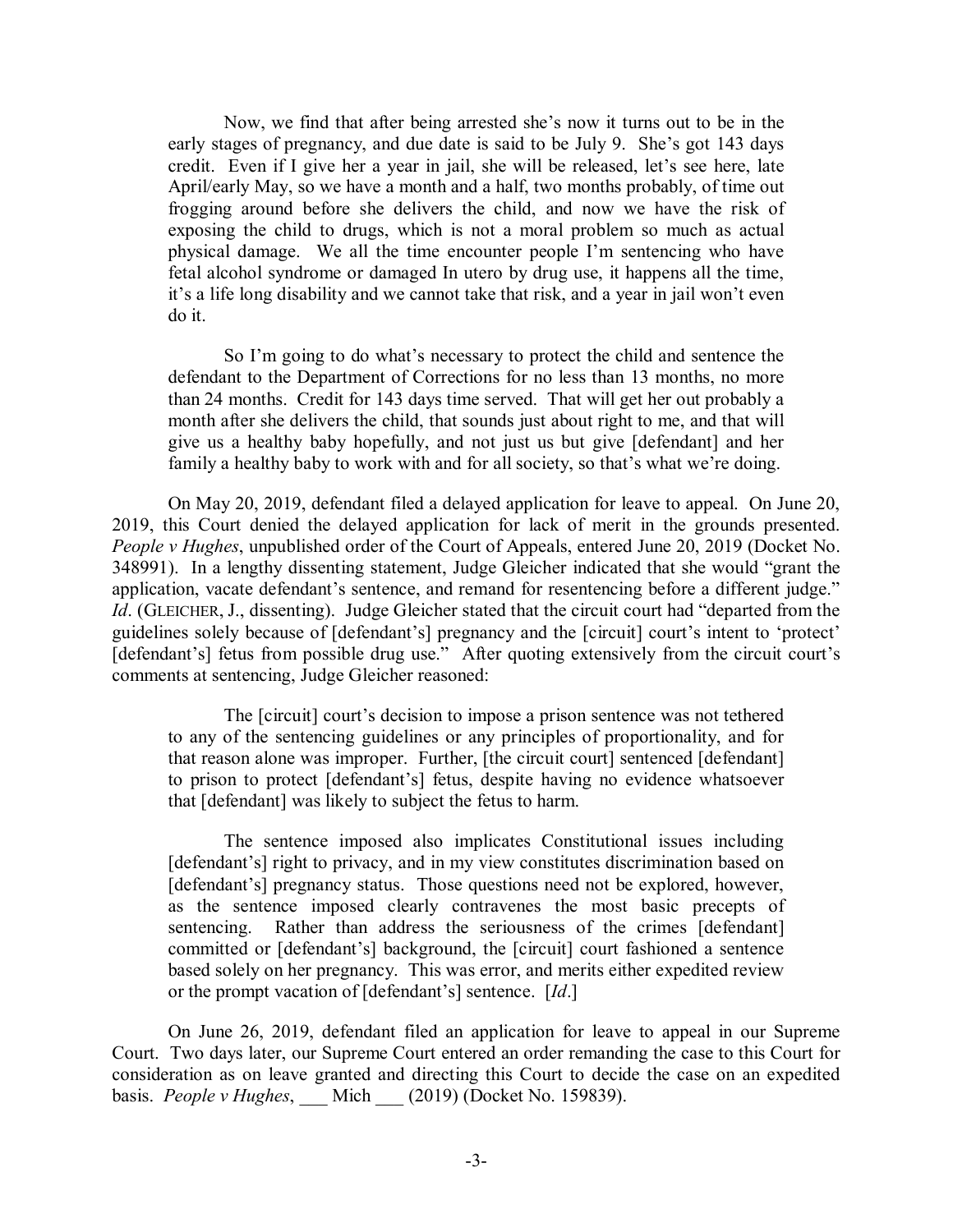#### II. REASONABLENESS OF DEFENDANT'S SENTENCE

On appeal, defendant's sole argument is that her sentence constitutes an unreasonable and disproportionate departure from the guidelines range because it was predicated solely on defendant's pregnancy. That is, defendant contends that the sentence is disproportionate because it was calculated to ensure that defendant is in prison when the child is born so that defendant will not use drugs while pregnant.

Defendant suggests that she received a departure sentence because, given that the upper limit of her minimum sentence range is less than 18 months, the guidelines range placed her in an intermediate sanction cell, such that sentencing her to the jurisdiction of the Department of Corrections constituted a departure from the guidelines. We disagree. "Under [*People v Lockridge*, 498 Mich 358; 870 NW2d 502 (2015), cert den *Michigan v Lockridge*, \_\_\_ US \_\_\_; 136 S Ct 590; 193 L Ed 2d 487 (2015)], a trial court is no longer required to impose an intermediate sanction." *People v Schrauben*, 314 Mich App 181, 194; 886 NW2d 173 (2016), lv den 500 Mich 860 (2016). In other words, in the wake of *Lockridge*, this Court held in *Schrauben* that "a trial court may, but is no longer required to, impose an intermediate sanction if the upper limit of the recommended minimum sentence range is 18 months or less." *Id*. at 195. "Now, pursuant to *Lockridge*, a trial court has discretion to impose an intermediate sanction if the upper limit of the recommended minimum sentence range is 18 months or less, but it is not required to do so." *Id*.

As a rule, this Court will decline to review sentences that fall within the applicable guidelines range for reasonableness because a sentence that falls within the applicable guidelines range is presumptively proportionate. *Schrauben*, 314 Mich App at 196. When a sentence is presumptively proportionate, a defendant is not entitled to resentencing absent a showing that there was an error in the scoring or the guidelines, or that the trial court relied on inaccurate information in determining defendant's sentence. MCL 769.34(10); *Schrauben*, 314 Mich App at 196. Here, defendant was sentenced within the applicable guidelines range, and has not identified any error in the scoring of the guidelines, and has not argued that the trial court relied on inaccurate information in determining defendant's sentence. MCL 769.34(10); *Schrauben*, 314 Mich App at 196. Ordinarily, we would be required to affirm defendant's sentence. However, in light of the trial court's underlying reasoning for imposing defendant's sentence as articulated on the record, we conclude that defendant's sentence is not presumptively proportionate. Moreover, as this Court articulated in *People v Conley*, 270 Mich App 301, 316; 836 NW2d 709 (2013), "MCL 769.34(10) . . . cannot authorize action in violation of the federal or state constitutions" and "cannot constitutionally be applied to preclude relief for sentencing errors of constitutional magnitude."

Our review of the trial court's articulated reasoning for fashioning defendant's sentence begs the conclusion that but for defendant's pregnancy, the trial court would have imposed a different or lesser sentence. Although the trial court briefly mentioned defendant's prior misdemeanor convictions and drug history, the basis for imposing a minimum sentence of 13 months' imprisonment was to prevent defendant from using drugs during her pregnancy in order to "protect" her unborn child. Essentially, the trial court determined defendant's sentence term based on her pregnancy due date.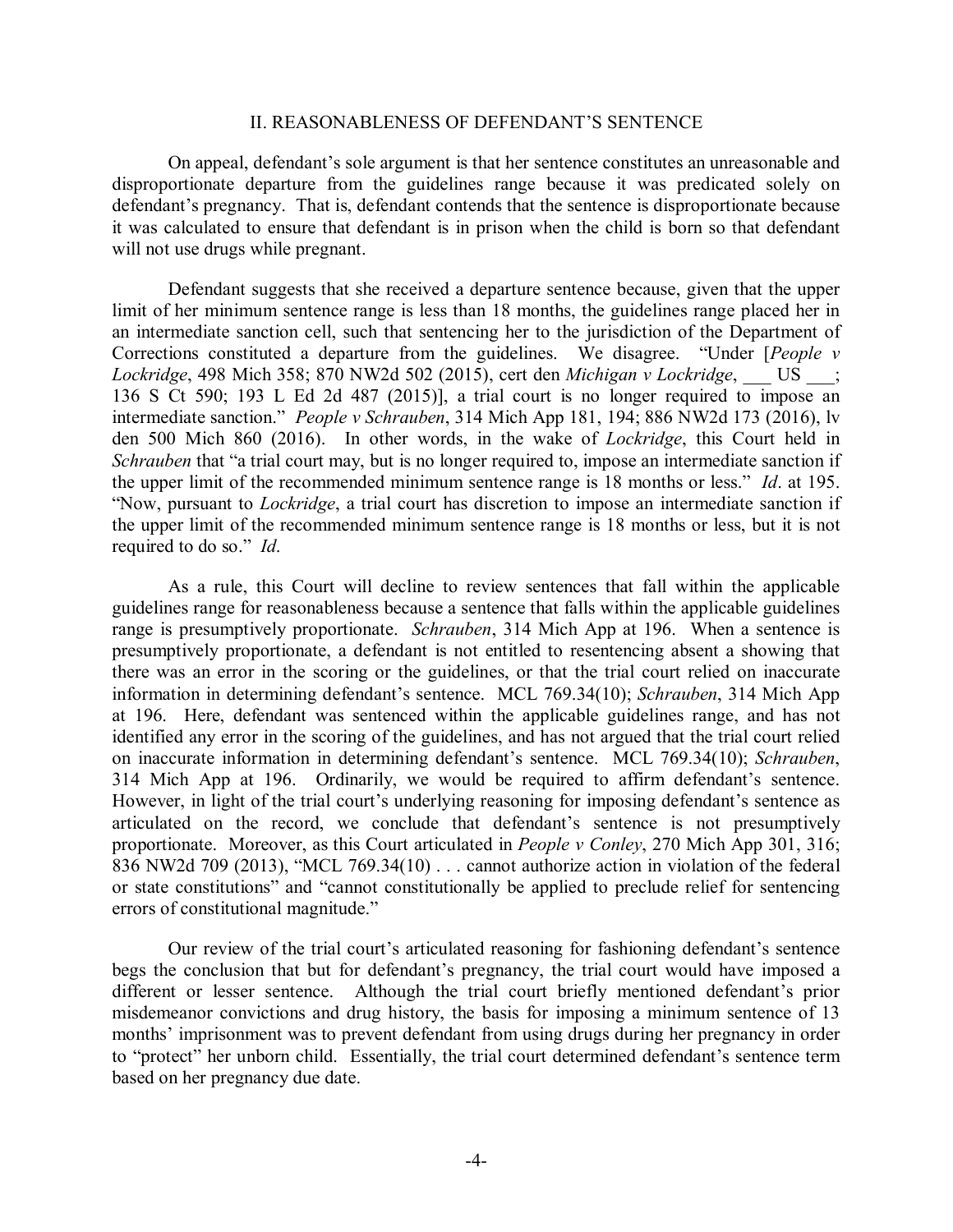We conclude that the trial court's reasoning behind defendant's sentence is constitutionally inappropriate, prejudicial, and exemplifies extreme bias. As our colleague, Judge Gleicher, previously articulated in her dissenting statement, "[t]he trial court's decision to impose a prison sentence was not tethered to any of the sentencing guidelines or any principles of proportionality," and moreover demonstrates "discrimination based on [defendant's] pregnancy status." *Hughes*, unpub order, p 2. Where our Supreme Court has held that discrimination "on the basis of a woman's pregnancy" constitutes discrimination based on sex, *Haynie v State*, 468 Mich 302, 310; 664 NW2d 129 (2003), we cannot allow any defendant's sentence to stand when it is the product of constitutionally impermissible discrimination. In sum, we conclude that the trial court's reasoning in imposing a sentence of 13 to 24 months' imprisonment amounted to an impermissible consideration of defendant's sex and therefore defendant's sentence cannot stand. Accordingly, resentencing is required.

Based on the foregoing, we reverse, vacate defendant's sentence, and remand for resentencing. Further, we remand with instructions that a different judge resentence defendant for tampering with an electronic monitoring device, and we order the Grand Traverse Circuit Court to immediately issue an order granting defendant bond effective July 5, 2019, and order defendant's immediate release from the custody of the Department of Corrections. See *People v McCrary*, 450 Mich 890 (1995). This opinion and the accompanying order has immediate effect under MCR 7.215(F)(2). We do not retain jurisdiction.

> /s/ Kathleen Jansen /s/ Jane M. Beckering